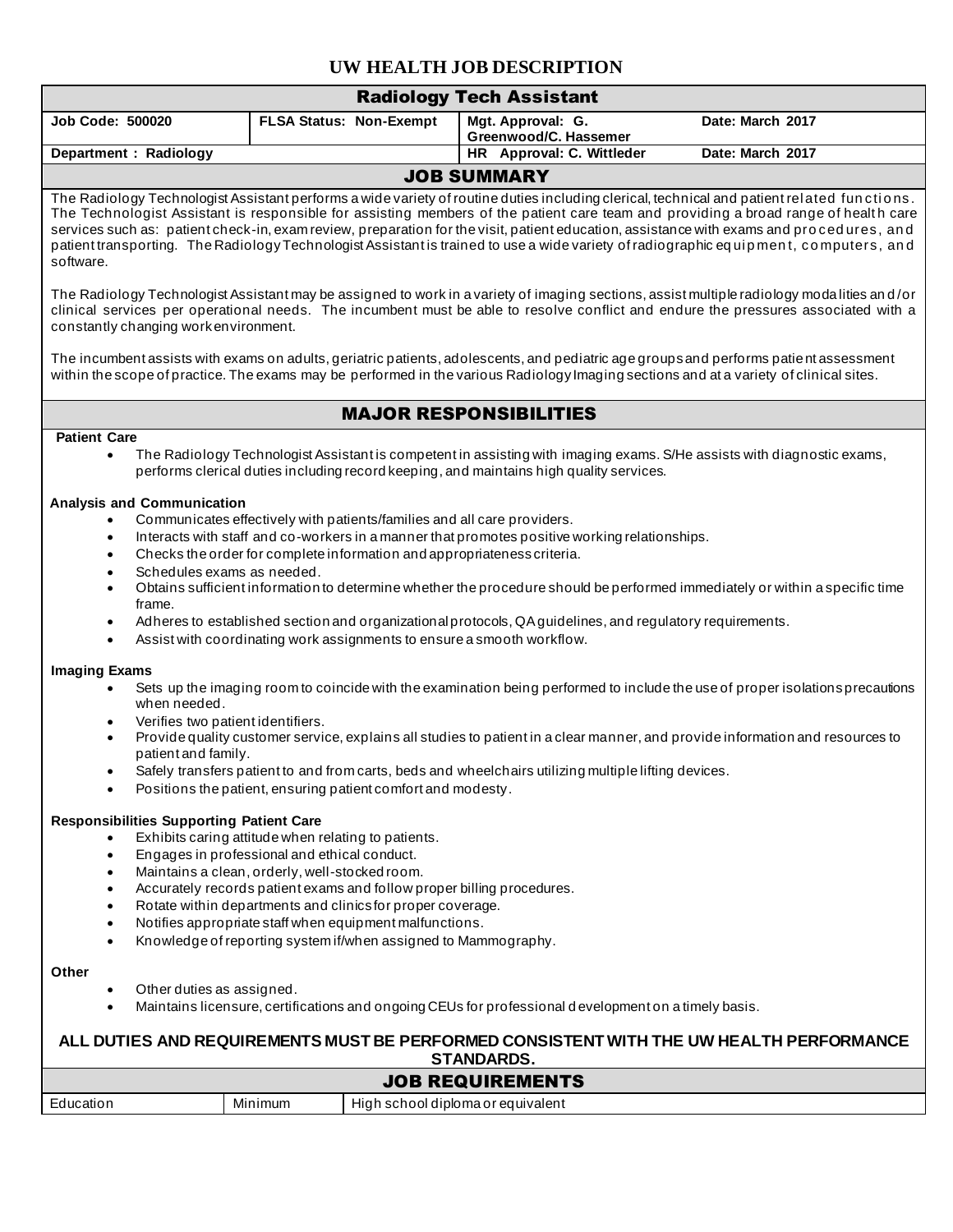## **UW HEALTH JOB DESCRIPTION**

|                                                                                                                                                                                                                                                                                                                                                                                                                                              |                             | Preferred                                                                                                                                                                                                                                                                                                                                                                                                                                                                                                                                                                                                                                                                                                                                                                                                                                                                                                                                                                                                                                                                                                                                                                                                                                                                                                                                                                                                                                                                                                                                                                                                  | Associate's degree in relevant field                |                                                  |   |                                                                                                                    |                                                                                                                                    |                                                                                                                                |  |  |
|----------------------------------------------------------------------------------------------------------------------------------------------------------------------------------------------------------------------------------------------------------------------------------------------------------------------------------------------------------------------------------------------------------------------------------------------|-----------------------------|------------------------------------------------------------------------------------------------------------------------------------------------------------------------------------------------------------------------------------------------------------------------------------------------------------------------------------------------------------------------------------------------------------------------------------------------------------------------------------------------------------------------------------------------------------------------------------------------------------------------------------------------------------------------------------------------------------------------------------------------------------------------------------------------------------------------------------------------------------------------------------------------------------------------------------------------------------------------------------------------------------------------------------------------------------------------------------------------------------------------------------------------------------------------------------------------------------------------------------------------------------------------------------------------------------------------------------------------------------------------------------------------------------------------------------------------------------------------------------------------------------------------------------------------------------------------------------------------------------|-----------------------------------------------------|--------------------------------------------------|---|--------------------------------------------------------------------------------------------------------------------|------------------------------------------------------------------------------------------------------------------------------------|--------------------------------------------------------------------------------------------------------------------------------|--|--|
| Work Experience                                                                                                                                                                                                                                                                                                                                                                                                                              |                             | Minimum                                                                                                                                                                                                                                                                                                                                                                                                                                                                                                                                                                                                                                                                                                                                                                                                                                                                                                                                                                                                                                                                                                                                                                                                                                                                                                                                                                                                                                                                                                                                                                                                    | Prior experience in healthcare or customer service. |                                                  |   |                                                                                                                    |                                                                                                                                    |                                                                                                                                |  |  |
| Preferred                                                                                                                                                                                                                                                                                                                                                                                                                                    |                             | One (1) year relevant experience                                                                                                                                                                                                                                                                                                                                                                                                                                                                                                                                                                                                                                                                                                                                                                                                                                                                                                                                                                                                                                                                                                                                                                                                                                                                                                                                                                                                                                                                                                                                                                           |                                                     |                                                  |   |                                                                                                                    |                                                                                                                                    |                                                                                                                                |  |  |
| Licenses & Certifications                                                                                                                                                                                                                                                                                                                                                                                                                    |                             | CPR certification required within 3 months of hire<br>Minimum                                                                                                                                                                                                                                                                                                                                                                                                                                                                                                                                                                                                                                                                                                                                                                                                                                                                                                                                                                                                                                                                                                                                                                                                                                                                                                                                                                                                                                                                                                                                              |                                                     |                                                  |   |                                                                                                                    |                                                                                                                                    |                                                                                                                                |  |  |
|                                                                                                                                                                                                                                                                                                                                                                                                                                              |                             | Preferred                                                                                                                                                                                                                                                                                                                                                                                                                                                                                                                                                                                                                                                                                                                                                                                                                                                                                                                                                                                                                                                                                                                                                                                                                                                                                                                                                                                                                                                                                                                                                                                                  |                                                     |                                                  |   |                                                                                                                    |                                                                                                                                    |                                                                                                                                |  |  |
| Required Skills, Knowledge, and Abilities                                                                                                                                                                                                                                                                                                                                                                                                    |                             | Knowledge of basic anatomy preferred.<br>$\bullet$<br>Basic knowledge of sterile techniques, universal precautions, OSHA standards and<br>$\bullet$<br>personal radiation protection practices preferred.<br>Strong customer service and verbal/written communication skills.<br>٠<br>Self-motivated & directed with regard to an increasing level of understanding and<br>$\bullet$<br>knowledge.<br>Ability to handle multiple tasks/projects and meets objectives and deadlines.<br>$\bullet$<br>Effective oral and written professional communication skills.<br>$\bullet$<br>Ability to demonstrate ethical and professional behaviors at all times.<br>$\bullet$<br>Ability to maintain patient confidentiality and privacy.<br>Ability to comply with all HIPAA requirements.<br>$\bullet$<br>Ability to use initiative and independent judgment.<br>$\bullet$<br>Ability to work independently.<br>$\bullet$<br>Ability to work with others to attain common goals.<br>$\bullet$<br>Excellent interpersonal skills with the ability to interact effectively with patients,<br>$\bullet$<br>families, healthcare professionals and external vendors.<br>Capable of demonstrating flexibility with demands of external/internal customers<br>$\bullet$<br>placed on operating functions of the department.<br>Basic computer skills.<br>$\bullet$<br>Physical ability to lift and position patients and assist with patient transfers utilizing<br>$\bullet$<br>beds or stretchers.<br>Understands/Demonstrates the UW Health mission, vision and values throughout job<br>$\bullet$<br>performance. |                                                     |                                                  |   |                                                                                                                    |                                                                                                                                    |                                                                                                                                |  |  |
|                                                                                                                                                                                                                                                                                                                                                                                                                                              |                             |                                                                                                                                                                                                                                                                                                                                                                                                                                                                                                                                                                                                                                                                                                                                                                                                                                                                                                                                                                                                                                                                                                                                                                                                                                                                                                                                                                                                                                                                                                                                                                                                            | Ability to work overtime as needed.<br>٠            |                                                  |   |                                                                                                                    |                                                                                                                                    |                                                                                                                                |  |  |
|                                                                                                                                                                                                                                                                                                                                                                                                                                              |                             |                                                                                                                                                                                                                                                                                                                                                                                                                                                                                                                                                                                                                                                                                                                                                                                                                                                                                                                                                                                                                                                                                                                                                                                                                                                                                                                                                                                                                                                                                                                                                                                                            | <b>AGE SPECIFIC COMPETENCY (Clinical jobs only)</b> |                                                  |   |                                                                                                                    | Identify age-specific competencies for direct and indirect patient care providers who regularly assess, manage and treat patients. |                                                                                                                                |  |  |
|                                                                                                                                                                                                                                                                                                                                                                                                                                              |                             |                                                                                                                                                                                                                                                                                                                                                                                                                                                                                                                                                                                                                                                                                                                                                                                                                                                                                                                                                                                                                                                                                                                                                                                                                                                                                                                                                                                                                                                                                                                                                                                                            |                                                     |                                                  |   |                                                                                                                    |                                                                                                                                    | Instructions: Indicate the age groups of patients served either by direct or indirect patient care by checking the appropriate |  |  |
| boxes below. Next,                                                                                                                                                                                                                                                                                                                                                                                                                           |                             |                                                                                                                                                                                                                                                                                                                                                                                                                                                                                                                                                                                                                                                                                                                                                                                                                                                                                                                                                                                                                                                                                                                                                                                                                                                                                                                                                                                                                                                                                                                                                                                                            |                                                     |                                                  |   |                                                                                                                    |                                                                                                                                    |                                                                                                                                |  |  |
| X                                                                                                                                                                                                                                                                                                                                                                                                                                            | Infants (Birth - 11 months) |                                                                                                                                                                                                                                                                                                                                                                                                                                                                                                                                                                                                                                                                                                                                                                                                                                                                                                                                                                                                                                                                                                                                                                                                                                                                                                                                                                                                                                                                                                                                                                                                            |                                                     | Adolescent (13 - 19 years)<br>$\pmb{\mathsf{x}}$ |   |                                                                                                                    |                                                                                                                                    |                                                                                                                                |  |  |
| $\pmb{\mathsf{x}}$                                                                                                                                                                                                                                                                                                                                                                                                                           | Toddlers $(1-3$ years)      |                                                                                                                                                                                                                                                                                                                                                                                                                                                                                                                                                                                                                                                                                                                                                                                                                                                                                                                                                                                                                                                                                                                                                                                                                                                                                                                                                                                                                                                                                                                                                                                                            |                                                     |                                                  | X |                                                                                                                    | Young Adult (20 - 40 years)                                                                                                        |                                                                                                                                |  |  |
| Preschool (4 - 5 years)<br>X                                                                                                                                                                                                                                                                                                                                                                                                                 |                             |                                                                                                                                                                                                                                                                                                                                                                                                                                                                                                                                                                                                                                                                                                                                                                                                                                                                                                                                                                                                                                                                                                                                                                                                                                                                                                                                                                                                                                                                                                                                                                                                            |                                                     | X                                                |   | Middle Adult $(41 - 65$ years)                                                                                     |                                                                                                                                    |                                                                                                                                |  |  |
| $\pmb{\chi}$                                                                                                                                                                                                                                                                                                                                                                                                                                 |                             | School Age (6 - 12 years)                                                                                                                                                                                                                                                                                                                                                                                                                                                                                                                                                                                                                                                                                                                                                                                                                                                                                                                                                                                                                                                                                                                                                                                                                                                                                                                                                                                                                                                                                                                                                                                  |                                                     |                                                  | X |                                                                                                                    | Older Adult (Over 65 years)                                                                                                        |                                                                                                                                |  |  |
| <b>JOB FUNCTIONS</b>                                                                                                                                                                                                                                                                                                                                                                                                                         |                             |                                                                                                                                                                                                                                                                                                                                                                                                                                                                                                                                                                                                                                                                                                                                                                                                                                                                                                                                                                                                                                                                                                                                                                                                                                                                                                                                                                                                                                                                                                                                                                                                            |                                                     |                                                  |   |                                                                                                                    |                                                                                                                                    |                                                                                                                                |  |  |
| Review the employee's job description and identify each essential function that is performed differently based on the age group of the<br>patient.                                                                                                                                                                                                                                                                                           |                             |                                                                                                                                                                                                                                                                                                                                                                                                                                                                                                                                                                                                                                                                                                                                                                                                                                                                                                                                                                                                                                                                                                                                                                                                                                                                                                                                                                                                                                                                                                                                                                                                            |                                                     |                                                  |   |                                                                                                                    |                                                                                                                                    |                                                                                                                                |  |  |
|                                                                                                                                                                                                                                                                                                                                                                                                                                              |                             |                                                                                                                                                                                                                                                                                                                                                                                                                                                                                                                                                                                                                                                                                                                                                                                                                                                                                                                                                                                                                                                                                                                                                                                                                                                                                                                                                                                                                                                                                                                                                                                                            |                                                     |                                                  |   |                                                                                                                    |                                                                                                                                    |                                                                                                                                |  |  |
|                                                                                                                                                                                                                                                                                                                                                                                                                                              |                             |                                                                                                                                                                                                                                                                                                                                                                                                                                                                                                                                                                                                                                                                                                                                                                                                                                                                                                                                                                                                                                                                                                                                                                                                                                                                                                                                                                                                                                                                                                                                                                                                            | <b>PHYSICAL REQUIREMENTS</b>                        |                                                  |   |                                                                                                                    |                                                                                                                                    |                                                                                                                                |  |  |
|                                                                                                                                                                                                                                                                                                                                                                                                                                              |                             |                                                                                                                                                                                                                                                                                                                                                                                                                                                                                                                                                                                                                                                                                                                                                                                                                                                                                                                                                                                                                                                                                                                                                                                                                                                                                                                                                                                                                                                                                                                                                                                                            |                                                     |                                                  |   |                                                                                                                    | Indicate the appropriate physical requirements of this job in the course of a shift. Note: reasonable accommodations may           |                                                                                                                                |  |  |
| <b>Physical Demand Level</b>                                                                                                                                                                                                                                                                                                                                                                                                                 |                             | be made available for individuals with disabilities to perform the essential functions of this position.                                                                                                                                                                                                                                                                                                                                                                                                                                                                                                                                                                                                                                                                                                                                                                                                                                                                                                                                                                                                                                                                                                                                                                                                                                                                                                                                                                                                                                                                                                   |                                                     | <b>Occasional</b>                                |   |                                                                                                                    | <b>Frequent</b>                                                                                                                    | <b>Constant</b>                                                                                                                |  |  |
|                                                                                                                                                                                                                                                                                                                                                                                                                                              |                             |                                                                                                                                                                                                                                                                                                                                                                                                                                                                                                                                                                                                                                                                                                                                                                                                                                                                                                                                                                                                                                                                                                                                                                                                                                                                                                                                                                                                                                                                                                                                                                                                            | Up to 33% of the time                               |                                                  |   | 34%-66% of the time                                                                                                | 67%-100% of the time                                                                                                               |                                                                                                                                |  |  |
| Sedentary: Ability to lift up to 10 pounds maximum and<br>occasionally lifting and/or carrying such articles as dockets,<br>ledgers and small tools. Although a sedentary job is defined as<br>one, which involves sitting, a certain amount of walking and<br>standing is often necessary in carrying out job duties. Jobs are<br>sedentary if walking and standing are required only occasionally<br>and other sedentary criteria are met. |                             |                                                                                                                                                                                                                                                                                                                                                                                                                                                                                                                                                                                                                                                                                                                                                                                                                                                                                                                                                                                                                                                                                                                                                                                                                                                                                                                                                                                                                                                                                                                                                                                                            | Up to 10#                                           |                                                  |   | <b>Negligible</b>                                                                                                  | <b>Negligible</b>                                                                                                                  |                                                                                                                                |  |  |
| <b>Light:</b> Ability to lift up to 20 pounds maximum with frequent<br>lifting and/or carrying of objects weighing up to 10 pounds.<br>Even though the weight lifted may only be a negligible amount,<br>a job is in this category when it requires walking or standing to a<br>significant degree.                                                                                                                                          |                             |                                                                                                                                                                                                                                                                                                                                                                                                                                                                                                                                                                                                                                                                                                                                                                                                                                                                                                                                                                                                                                                                                                                                                                                                                                                                                                                                                                                                                                                                                                                                                                                                            | Up to 20#                                           |                                                  |   | Up to 10# or<br>requires significant<br>walking or standing, or<br>requires pushing/pulling<br>of arm/leg controls | <b>Negligible</b> or constant<br>push/pull of items of<br>negligible weight                                                        |                                                                                                                                |  |  |